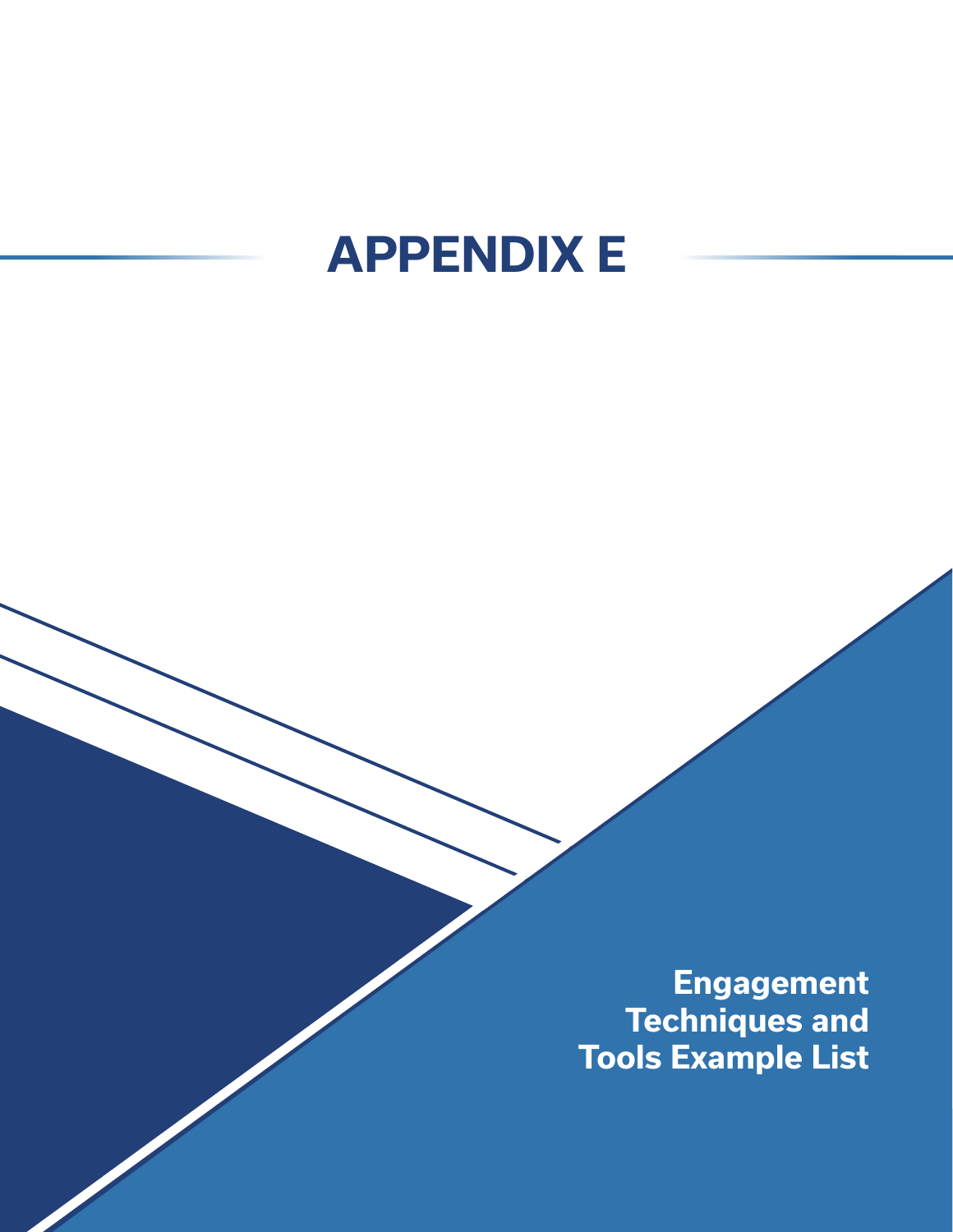## **ENGAGEMENT TECHNIQUES AND TOOLS EXAMPLE LIST**

| <b>Engagement</b><br><b>Technique/Tool</b>         | <b>Description</b>                                                                                                                                                                        | <b>Level of</b><br><b>Engagement</b> |
|----------------------------------------------------|-------------------------------------------------------------------------------------------------------------------------------------------------------------------------------------------|--------------------------------------|
| <b>Community</b><br><b>Presentations/Briefings</b> | Information is brought to a location where<br>members of the community gather in order to<br>present on particular topics or project updates<br>(i.e. Rotary, Chamber of Commerce, etc.). | Inform                               |
| <b>Conferences and</b><br><b>Summits</b>           | Bring professionals and interested individuals<br>together to learn from experts about a<br>particular topic.                                                                             | Inform                               |
| <b>Direct Mail</b>                                 | Send a postcard or letter to property owners<br>directly impacted or potentially interested in a<br>particular topic or engagement opportunity.                                           | Inform                               |
| <b>Exhibits &amp; Displays</b>                     | Display information at a festival or event for<br>participants to learn about a particular topic or<br>issue.                                                                             | Inform                               |
| <b>News Release</b>                                | Using the media to inform the public about<br>upcoming engagement opportunities or<br>sharing information about a particular regional<br>topic or success.                                | Inform                               |
| <b>Newsletter</b>                                  | The MACOGazette is a quarterly newsletter<br>(printed and emailed) that provides updates<br>and information on regional projects,<br>initiatives, and issues.                             | Inform                               |
| <b>Paid Advertising</b>                            | Advertise public meetings and comment<br>periods or to educate the public on particular<br>issues or topics.                                                                              | Inform                               |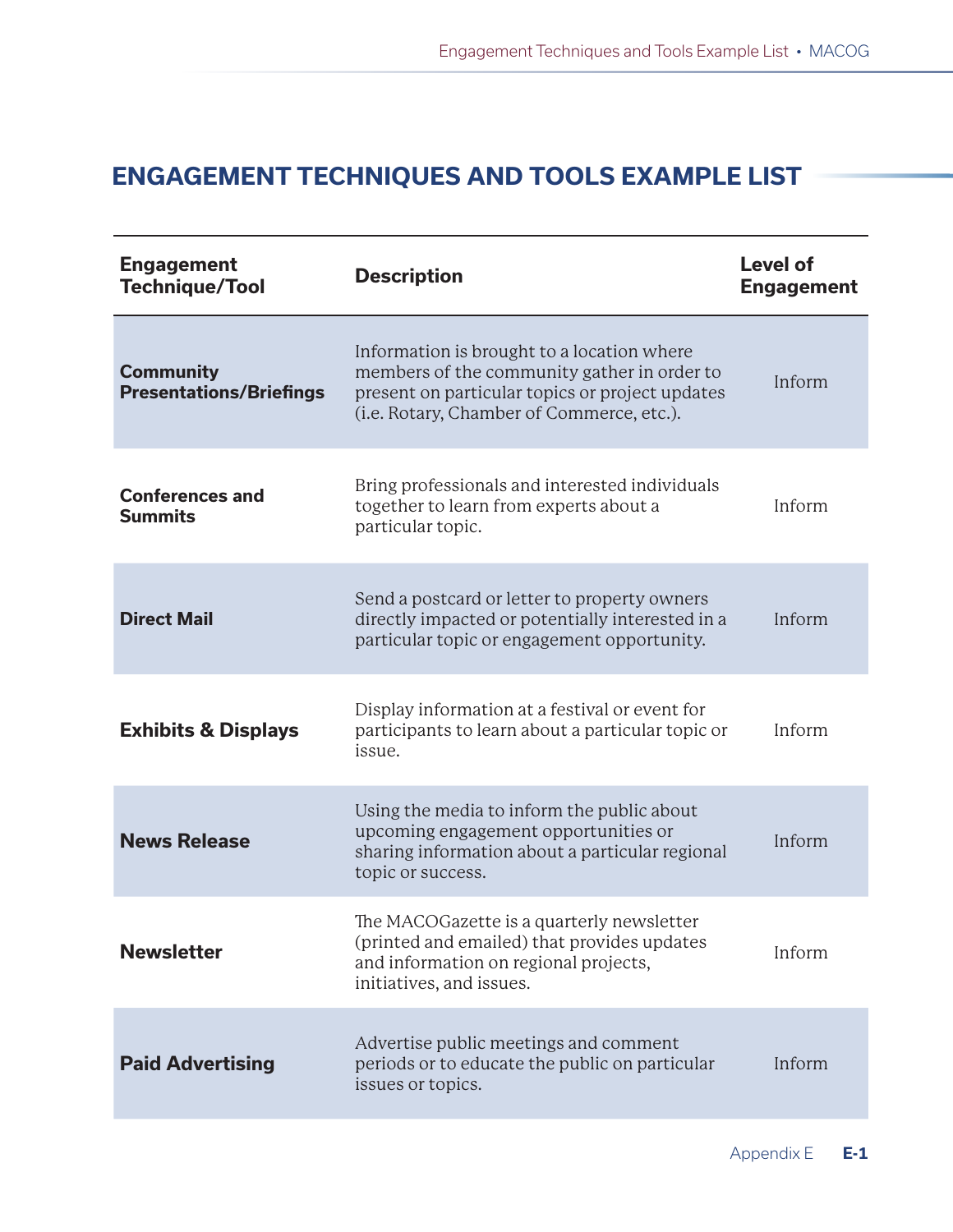| <b>Engagement</b><br><b>Technique/Tool</b>                            | <b>Description</b>                                                                                                                                                                                         | <b>Level of</b><br><b>Engagement</b> |
|-----------------------------------------------------------------------|------------------------------------------------------------------------------------------------------------------------------------------------------------------------------------------------------------|--------------------------------------|
| <b>Press Conference</b>                                               | For some important information, a press<br>conference is a great way to attract attention<br>to a particular outcome or success (i.e. ribbon<br>cutting).                                                  | Inform                               |
| <b>Printed Materials (flyers,</b><br>postcards, fact sheets,<br>etc.) | Even in the digital age, printed material has<br>plenty of appeal. Printed materials are great<br>take-a-ways at public meetings or pop-up<br>events and for advertising.                                  | Inform                               |
| <b>Public Hearing</b>                                                 | For some particular types of projects, a<br>public hearing is necessary. This includes a<br>presentation and opportunity for questions<br>and answers, however typically these are not<br>well attended.   | Inform                               |
| <b>Social Media</b>                                                   | Social media is the growing platform for<br>sharing information. Social media is used for<br>public notices for engagement opportunities<br>as well as receiving feedback and input during<br>the process. | Inform                               |
| <b>Website</b>                                                        | The website has become the central platform<br>and repository for public information. The<br>website will contain public notices, upcoming<br>engagement opportunities, progress reports,<br>and more.     | Inform                               |
| Contests, Promotions,<br>and Games                                    | Intensify community interest and increase<br>community involvement through a contest,<br>promotion, or game created to get the public's<br>involvement in a plan or project.                               | Contribute                           |
| <b>Crowdsourcing Data</b>                                             | Asking the public to collect data on issues or<br>assets important to the planning process (i.e.<br>locate potholes or bicycle parking).                                                                   | Contribute                           |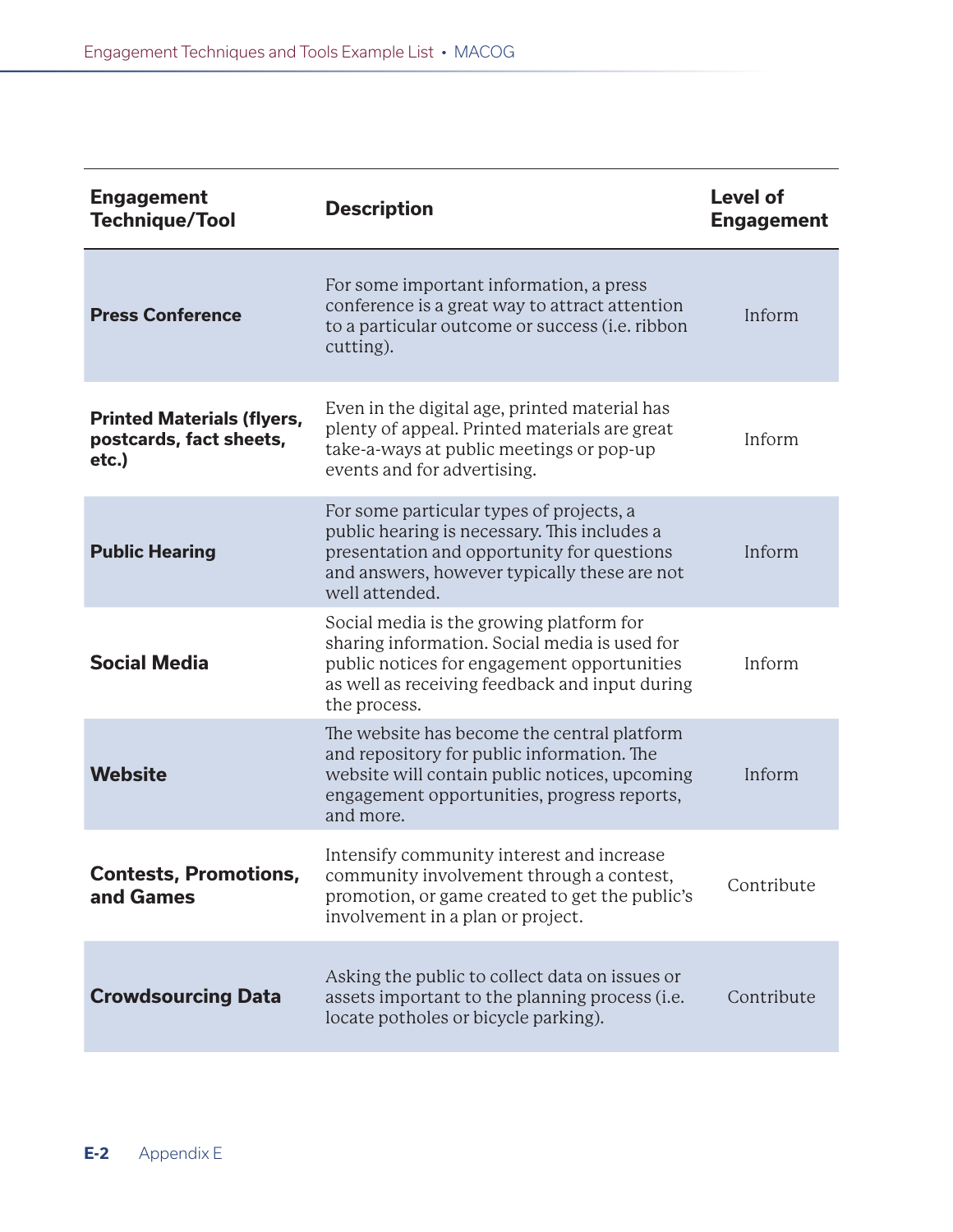| <b>Engagement</b><br><b>Technique/Tool</b> | <b>Description</b>                                                                                                                                                                                                                                                                                                                  | <b>Level of</b><br><b>Engagement</b> |
|--------------------------------------------|-------------------------------------------------------------------------------------------------------------------------------------------------------------------------------------------------------------------------------------------------------------------------------------------------------------------------------------|--------------------------------------|
| <b>Feedback Frames</b>                     | A physical meeting tool designed to receive<br>feedback from participants by voting with<br>chips on particular questions, issues, or ideas.                                                                                                                                                                                        | Contribute                           |
| <b>Focus Groups</b>                        | A meeting with a defined agenda where a set<br>of questions is posed to participants which<br>guides discussion so that public opinion can<br>be more closely gauged.                                                                                                                                                               | Contribute                           |
| <b>Handheld Instant Voting</b>             | A digital meeting tool designed to receive<br>feedback from participants by voting with<br>mobile devices on particular questions, issues,<br>or ideas.                                                                                                                                                                             | Contribute                           |
| <b>Interactive Mapping</b>                 | Online tools where participants can interact<br>with mapping information to view details or<br>provide input.                                                                                                                                                                                                                       | Contribute                           |
| <b>Interviews</b>                          | One-on-one or small group discussion about<br>project specific topics and issues with key<br>stakeholders, community leaders, agency<br>representatives, and other interested parties<br>who represent the broader community<br>opinions for the purpose of gathering<br>information and opinions early in the planning<br>process. | Contribute                           |
| <b>Online Public Meetings</b>              | Hosting a public meeting online in order to<br>provide more people with the opportunity to<br>attend.                                                                                                                                                                                                                               | Contribute                           |
| <b>Online Public Surveys</b>               | Surveys are a great way to collect input<br>from the public about different topics or<br>issues; when they are online, it simplifies the<br>distribution and data entry.                                                                                                                                                            | Contribute                           |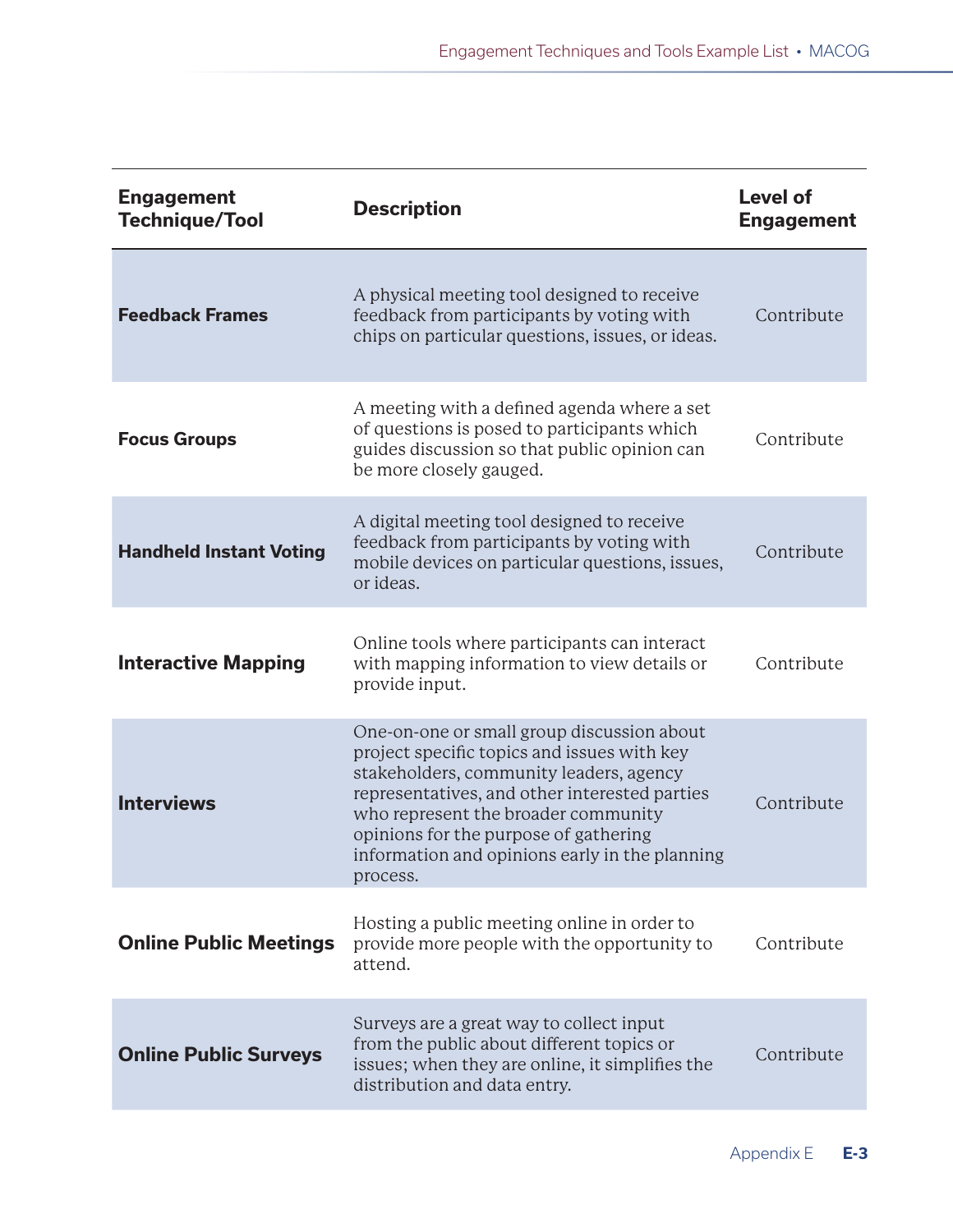| <b>Engagement</b><br><b>Technique/Tool</b>           | <b>Description</b>                                                                                                                                                                                                                                                                                                    | <b>Level of</b><br><b>Engagement</b> |
|------------------------------------------------------|-----------------------------------------------------------------------------------------------------------------------------------------------------------------------------------------------------------------------------------------------------------------------------------------------------------------------|--------------------------------------|
| <b>Open House</b>                                    | An informal gathering that provides a forum<br>where questions can be answered in a<br>comfortable atmosphere that encourages<br>open discussion focusing on issues and<br>receiving feedback. Complex projects can be<br>broken down into smaller components for<br>easier understanding.                            | Contribute                           |
| <b>Pop-up Event</b>                                  | Instead of asking participants to make a<br>special trip to your public meeting, you can<br>bring the meeting to a place the public will<br>already be. Pop-up Events allow interaction<br>in an accessible location, which can result in<br>more participation (i.e. Libraries, Festivals,<br>Grocery Stores, etc.). | Contribute                           |
| <b>Public Comment Form</b>                           | An essential element of receiving public input<br>is providing the participants the ability to<br>provide comments in an anonymous form,<br>either printed or online.                                                                                                                                                 | Contribute                           |
| <b>Thematic Mapping</b>                              | A meeting technique that asks participants<br>to brainstorm a particular topic on their own,<br>then the whole group is able to put their<br>responses into related themes for discussion.                                                                                                                            | Contribute                           |
| <b>Advisory Committees/</b><br><b>Working Groups</b> | A group of stakeholders, who make<br>recommendations on projects, plans, and<br>policies to assist the Policy Board in making<br>informed decisions.                                                                                                                                                                  | Collaborate                          |
| <b>Charrettes</b>                                    | A meeting format designed to define issues,<br>analyze problems and alternative solutions in<br>a short, intense time frame to reach consensus<br>on approaches to be taken, usually involving<br>local experts and targeted stakeholders<br>defining values and expectations in the<br>process.                      | Collaborate                          |